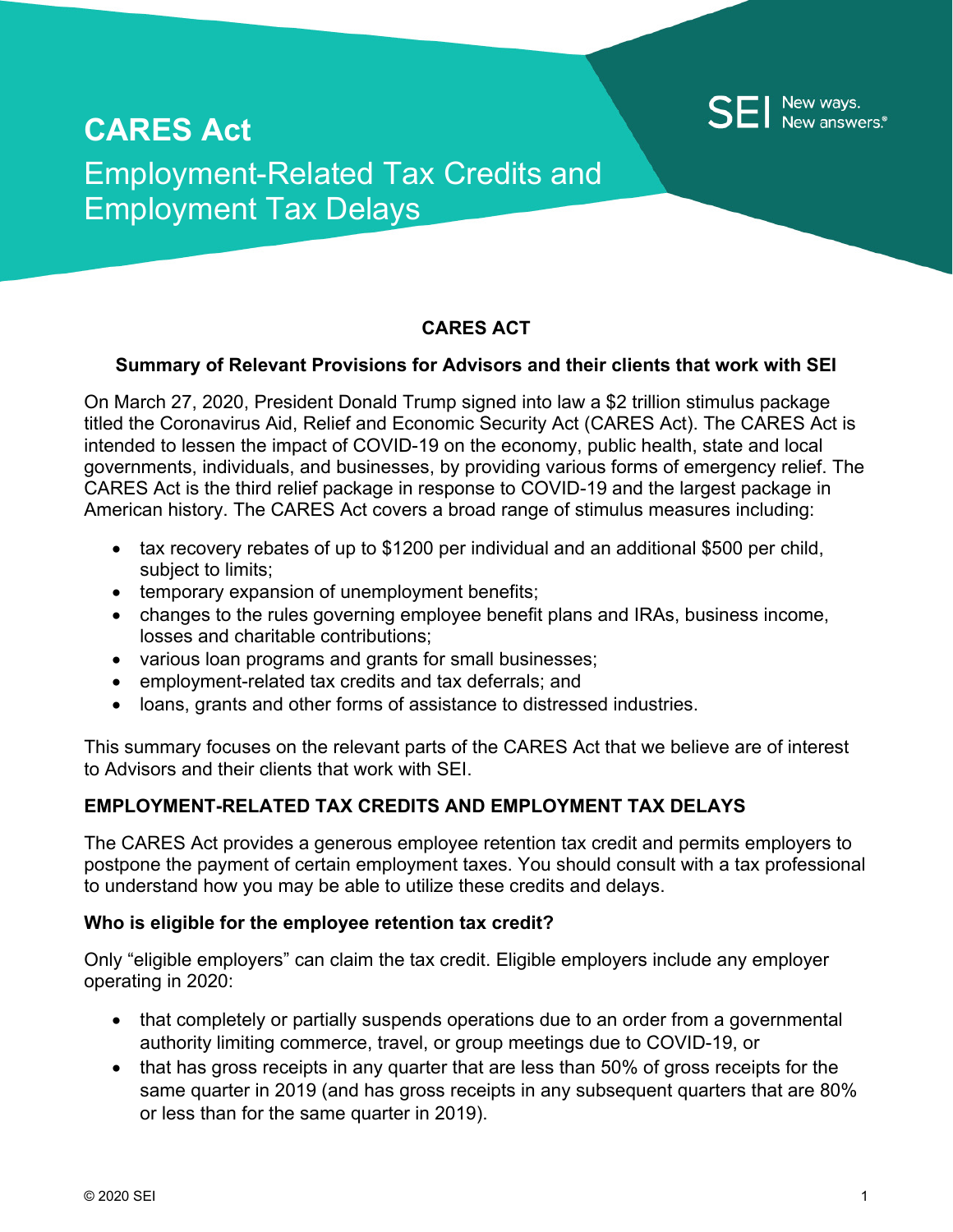#### **Can an employer that receives a loan under the PPP get an employee retention tax credit?**

No. Employers cannot get both a PPP loan and an employee retention tax credit.

## **How much is the tax credit?**

The tax credit is equal to 50% of "qualified wages," and can be up to \$5,000 per employee.

For employers with 100 or fewer full-time employees, qualified wages are equal to the wages paid to the employer's employees, plus the health plan costs of those employees, during the period that the employer is an eligible employer.

For an employer with more than 100 full-time employees, qualified wages include only those amounts paid to employees who are not providing services due to the event that causes the employer to be an eligible employer, and the health care costs allocable to those wages. For example, qualified wages would include the amounts paid to an employee who is not providing services due to a partial shutdown as a result of a state or local order.

### **It there a limit on the wages that can be counted for purposes of the employee retention tax credit?**

Yes. Only \$10,000 in wages per employee can be taken into account for purposes of the credit.

Also, qualified wages do not include any wages taken into account for purposes of certain other tax credits, including the paid leave tax credit under the Families First Coronavirus Response Act.

#### **How do eligible employers claim the credit?**

The tax credit is generally claimed on Form 941. Employers that are entitled to a tax credit can obtain the credit by retaining employment taxes that they would otherwise deposit with the Treasury Department. The employment taxes that can be retained are the employer's share of social security and Medicare taxes, the employee's share of social security and Medicare taxes, and employee income tax withholding.

If retained employment taxes are not enough to fund the credit that an employer is entitled to receive, the employer can apply for an advance payment of the tax credit using Form 7200.

## **What employment taxes have been postponed?**

The CARES Act permits employers to defer payment of the employer share of social security tax (6.2% of wages) through December 31, 2020. Half of the deferred payments must be paid by December 31, 2021, and the remaining half are due by December 31, 2022. This provision is effective now.

However, employers that receive a loan under the PPP may not defer payments of the employer's share of social security tax that are due on or after the date that the PPP loan is forgiven.